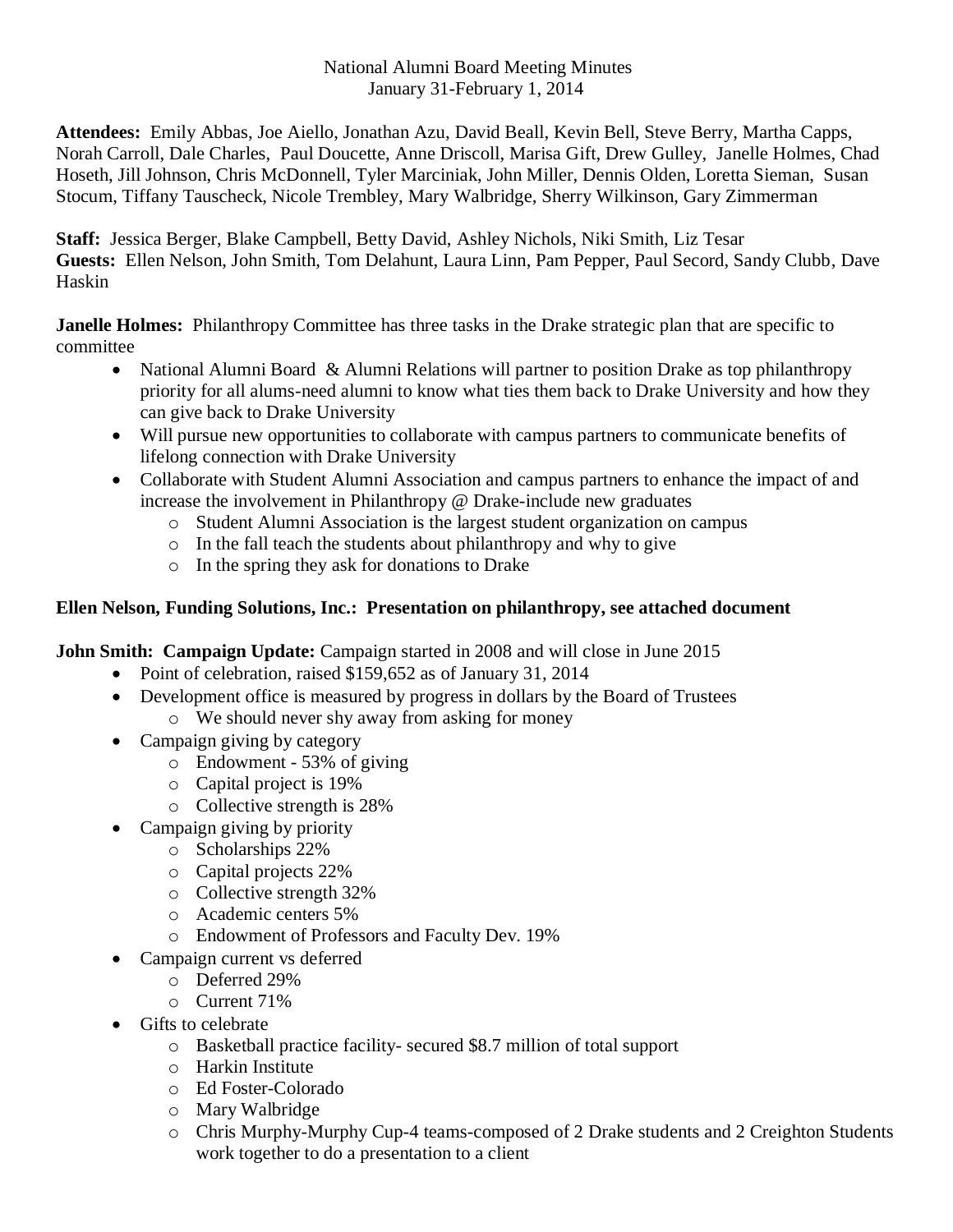- 120 Pending proposals representing \$30.6 million
- 123 identified prospects to solicit representing \$62.4 million in new ask
	- o By June 2015 we need to be over \$200 million
- Harkin Institute and University Archives-Marcia Ternus, Director
- Principal Financial Group Center for Global Citizenship is sponsoring Kavi Chawla as Global Practitioner-in-residence in the spring of 2014.
- Need aggressive outreach, Theme for final 2 years of campaign is "Do Something"

### **Staff Updates: Ashley Nichols**

- Regional Advisory Boards are planning yearlong calendar to share at events
	- o Progress in holding members accountable
	- $\circ$  Event in May in Chicago, Sound of Music-in 3<sup>rd</sup> year of the Board
	- o Scheduling Drake Me Out to the Ballgame-in progress
	- o Membership recruitment
	- o Event in April in Minneapolis-visit a store and here journey of the alum
- RAB handbook is on the website

# **Jessica Berger**

- Alumni Connections program is off the ground
	- o Alumni Fireside Chats
	- o Bulldog Connections
	- Fall Mentoring Event
	- o Available to SAA members
- Official Athletics student partner for the student section at Drake Athletic events
	- o 450 students at games; goal is to create bulldog school spirit
	- o Blue Crew
	- o Beat Week
- Philanthropy week
	- o Changed educational component to the fall
	- o Ask is now in the February, with online giving capability
	- o Informal "give up" campaign
	- o Goal is 14 % of students with a \$5.00 minimum
	- o Athletics is asking for 100 % participation from of the athletes, with money to Bulldog Club
	- o New website: [http://www.drakesaa.com](http://www.drakesaa.com/)
- Reaching out to Young Alums with a miss you postcard, encouraging them to update their information and reconnect with Drake-not a money ask

# **Niki Smith:**

- Amazon wish list-building a library of books written and signed by alums
- DU Thankful Campaign this campaign, based on Facebook, highlighted the many things that we at Drake University are thankful for, including alumni, students, donors, etc. It received great success
- Facebook, 4,249 followers, have facebook groups in various cities with Regional Advisory Boards o Central Iowa, Kansas City, Southern Calif., Denver and Minneapolis, Niki will do desert bulldogs
- Twitter,  $5,001$
- Instagram 240
- LinkedIn 6,609
- Sent 289 emails last year with 28% open rate
- Have 45,000 emails for alumni

### **Liz Tesar:**

• Shared plans for a number of roundtables with local executives. Twenty-two professionals were selected to participate, with over half holding graduate degrees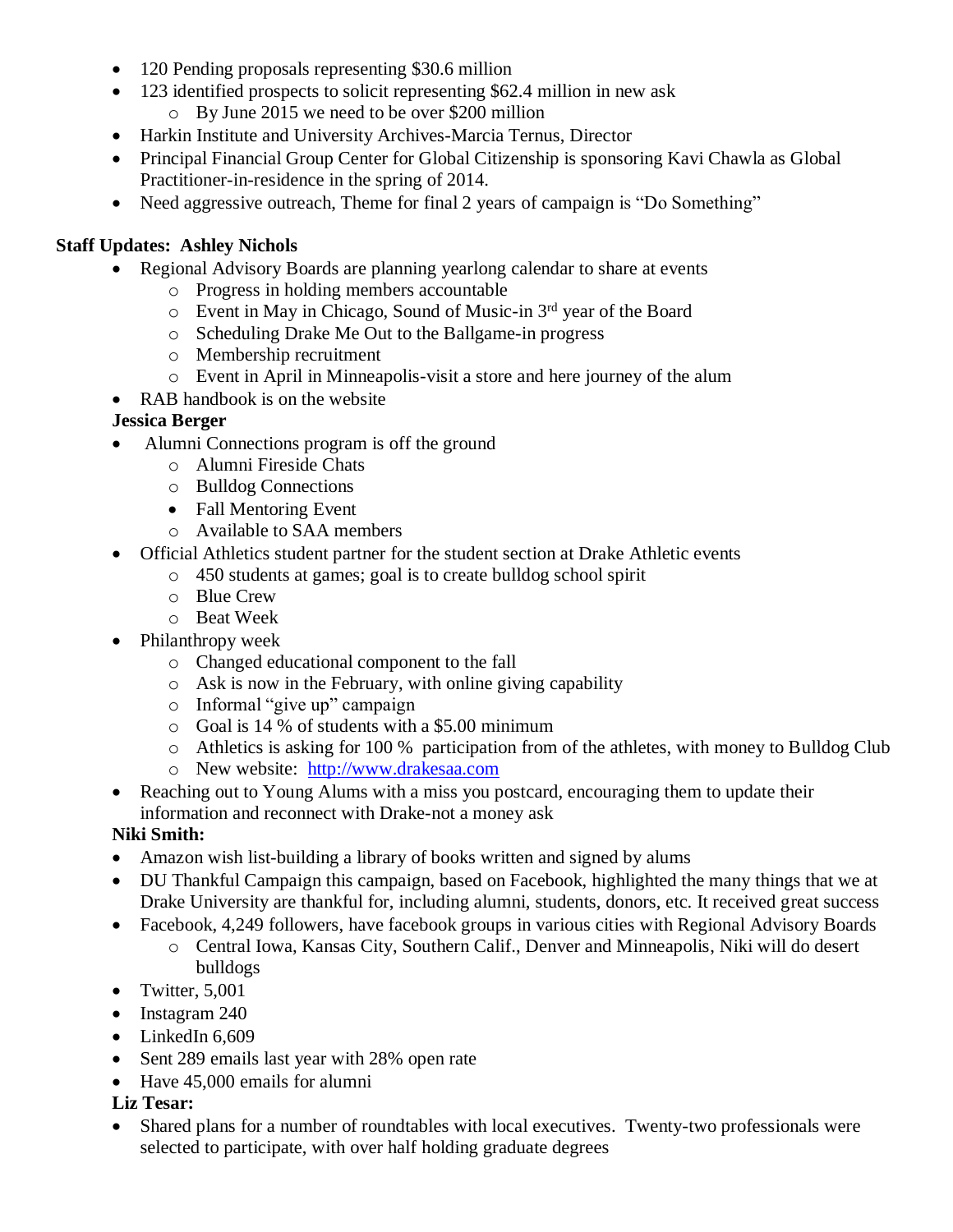- o Visit with CEO of various companies in Des Moines, host at their business location
- o Feb. 18, March 18, April 15, May 20
- o If goes well would like to expand the concept to other cities
- Golden Alumni Weekend-50, 60 & 70 year reunions
	- o Moved from May to fall (October)to enable student and faculty engagement and ensure the availability of President Maxwell
	- o Revised schedule involving more activities
	- o PH alums will celebrate the year they graduate, unless otherwise specified
	- $\circ$  Separate marketing pieces for the 50 year and the 60 year, celebrating 1954 & 55 and 1964 & 65 in the fall of 2014
	- o Mailing a class giving brochure that will highlight/share donor stories from their classmates

# **Tom Delahunt: Vice President of Admissions and Financial Aid**

- 400 more applications this year than last year at this time
- 2014 3,980 admitted students; goal his year was 4,100 admits
- Trend is for 20% of the students admitted to enroll
- Our goal is 904 enrolled students- we have the capacity
- Drake University shares data with other private colleges-applications, admits, deposits
	- o Several private colleges change how they do admissions; now admit by quantity not quality
	- o Creighton, Loyola and DePaul changed their policy
	- o Drake will not touch quality of students-need to have an average ACT-27 & GPA-3.67
- 70 % of revenue stream is from undergraduate admissions at Drake
	- o Applicant pool was previously driven by the Pharmacy applicant pool, but that pool is drying up.
	- o Average yield in sciences last year (number of students that were admitted who matriculated to Drake) was less than 17%, we have a good reputation in sciences, however our facilities don't match up; there is a need for better science facilities
	- o 6 months after graduation we had a 98.7% class placement rate with 92% returning their survey
- Potential students meet one/one with faculty and an admissions counselor, making it personalized to the student and setting Drake apart from other Universities
- Drake needs to add more programs in order to keep the level of students we have now
- Neuroscience has tripled in applications, we have over 400 applications for the biology program
- Alumni Involvement
	- o Started website, "Success after Drake, using alumni to help sell Drake University
	- o Scheduled 18 Alumni Home Receptions for 2014
	- o College Fairs in various cities
- Started new Program-Prep Talk
	- o Set up virtual open house-can have up to 100 people participation in a presentation to potential students, will target specific alums to be involved

### **Pam Pepper: Director of Development Operations and Director of Annual Fund Programs**

- Solicit all alumni, parents, faculty, staff and friends of Drake University, trustees and corporations/foundations
- Tuition only pays for 70% of the University's budget; from Valentine's day on tuition is covered by Annual Funds
- Annual Fund is part of the University's budget
	- o Designations-College/School, Cowles Library, Bulldog Club, Donald V. Adams Leadership Institute, Friends of Drake Arts, Scholarship Support and Global Citizenship
	- o Phonathon students call on Sunday-Thursday in the fall and spring-12-15 weeks long
	- o For every \$1.00 received by mail you raise \$10 by phone and \$50 face to face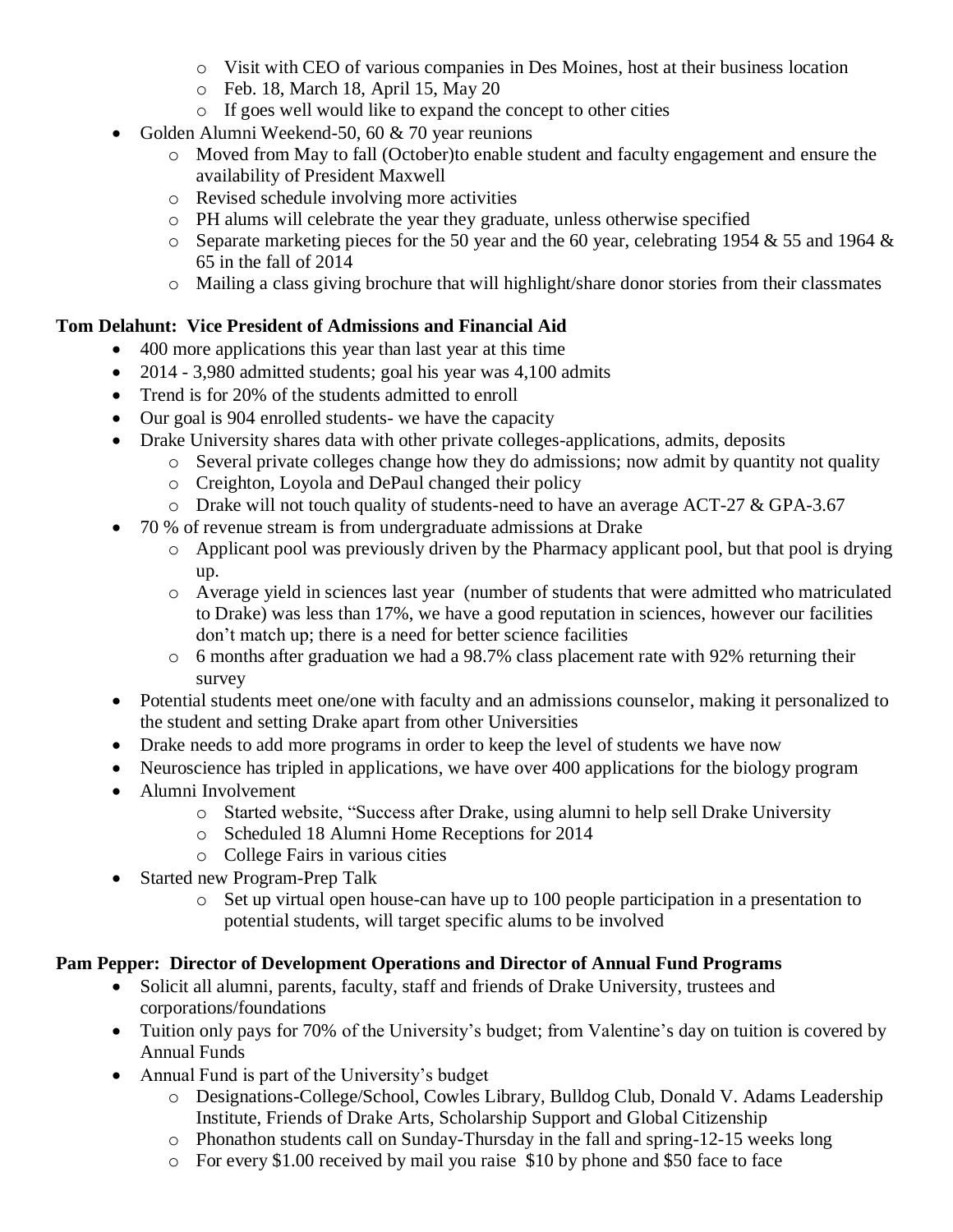- o Mailing in the spring and the fall-4 major mailings a year-have a theme for the mailings with feedback from others before finalizing the idea-all mailings are strategic
- o The board would like to see a copy of the mailings that are sent-segmented.
- o Segment by school, president circle etc.
- o President Circle level is leadership level with gifts at the \$1,000 level or \$500.00 (for graduates out 10 years or less) They are currently looking at adding various levels for President Circle
- o Have a gift request on pledge form based on last 3 years of giving
- o Many companies offer matching gifts
- Drake Fund is entry point of giving, everyone can give at any level
	- o Fiscal Year is now July 1-June 30
	- o Have a yearly calendar that is shared with everyone
- May 6-7 will do a 24 hour giving campaign-noon to noon
	- o Need alumni board's help to post on Facebook that you gave-"I'm In! I made my gift" spread the word by social media
- FY 14 Goal is \$3,360.000
- Estimated current donors-50 % will give same amount, 25 % will give more & 15% give less and 10% will lapse
- Endowed Chairs-has 4 levels-starting at \$1 million with endowed professorship with top level
- \$2.5 million and upward

# **Sandy Clubb-Director of Athletics, Dave Haskins-Associate Athletic Director**

- Studied how to create success and live out the mission
	- o Identify who we are –be who we are
	- o Created touchstone-set of "we" statements-how we act, values and mission-act with integritybe who we are
	- o Uncompromising commitment to excellence,
	- o Outthink and out perform our opponents
	- o Be our best every day at all times-give 100%
	- o Business model 7,000 seats in basketball arena and 14,000 seats on a couple days a year
	- o Team members signs their names to make a commitment to" Live the Bulldog Way"
	- o Maximize potential by aspiring to greatness
	- o Want to compete in top 1/3 of league
- Practice facility
	- o Broke Ground last fall
- Launched email newsletter to Bulldog Club members featuring current students and alums-sharing their stories
- Another feature sharing what your dollars are doing for the students
- 61 players on academic conference team
- Football team 106 guys have a 3.1 GPA average
- Total GPA for all athletes is 3.21
- 71% of student athletes have 3.0 GPA or higher
- 45 % of budget is from University stipend. Annual Fund can be designated for the Bulldog Club
- Started "Drake Fan I Am"
	- o First year of launch, helps to spread the word about games
	- o Rewarded with points on your account for tweets etc.
	- o Bulldog app for smart phone with stats

# **Joe Aiello: BOT Report**

• Held a distinctlyDrake event at the Newseum in Washington, DC with over 200 in attendance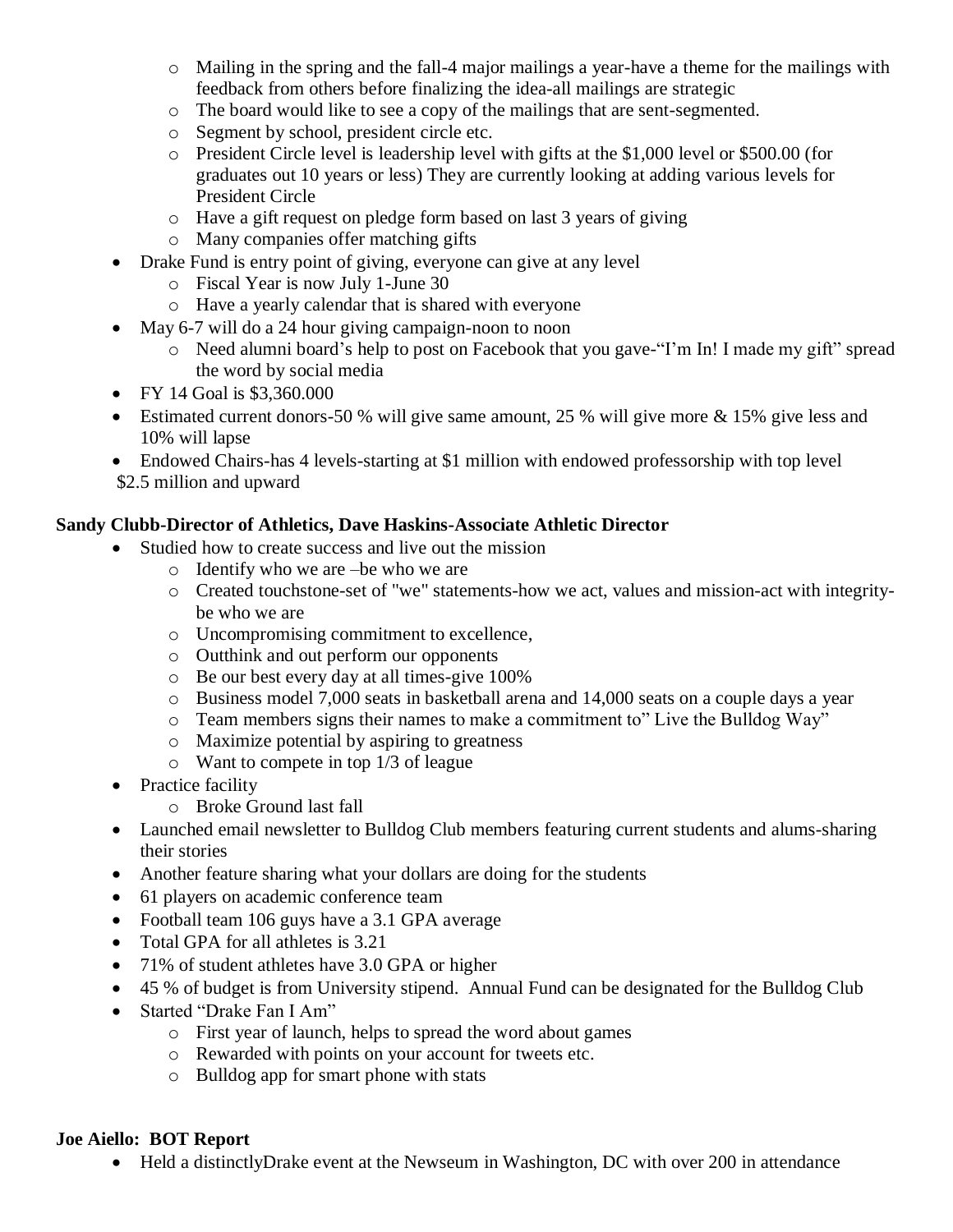- **STEM Project Update** 
	- $\circ$  BOT approved a feasibility study for a \$60 million facility built to connect Olin & Harvey Ingham, it will house science, technology and the School of Education and mathematics departments. This is an updated plan from the original call for a stand alone School of Education building previously appoved.
	- o Have \$6 million pledged for the School of Education
	- o Fundraising goal is \$24 million, moving forward with the possibility of issuing \$30 million in bonds – with low interest rates
	- o STEM project has given focus to the campaign-revised energy
- Marcia Ternus, Director of Harkin Institute
	- o Harkin donated papers to Drake University to preserve and display
	- o Gov. Bob Ray has donated a good portion of his papers for archival at Drake University
- Changes in higher education
	- o The Department of Education will be ranking colleges using their criteria by the end of April
	- o Changes how lending works in higher education
- Finance and Investments Committee, good financial shape
	- o Approved budget for 2015 school year, with a 4.5% tuition increase-crossing the 40,000 mark
	- o Drake has a 17% discount rate
- Academic Affairs
	- o 238 participants in J-Term-year two
	- o Principal is funding a large sum to make Drake available to underprivileged students,
	- o Principal will select these students and provide employee mentors
	- o Survey among students-99% feel safe on and off campus in the daytime, 90% felt safe on campus at night, 70% felt safe off campus at night
	- o 93% retention rate-freshman to sophomore year; 74% retention rate from freshman to sophomore year with students living off campus; Greek students have a higher retention rate' 68% retention for African Americans
- 11 % of our over 66,000 alums donate

Joe requested the money in the account for Spike's outfit be directed to the Alumni House. This account has \$500.00 in donations. The board approved Joe's proposals to redirect the funds already raised to this new purpose. Joe also asked the board for monetary donations to help furnish and equip the Alumni House. The board requested a list of priorities.

### **Jill Johnson: Recognition Committee**

- Had over 85 submissions for the Alumni Awards –nominees approved
	- o **Alumni Achievement Award**

Bonnie Pierce Campbell, LA'82, LW'84 Des Moines, IA Former Iowa Attorney General

Kirk Hayes, LA'58 Algona, IA Chairman, Pharmacists Mutual Insurance

# o **Alumni Loyalty Award**

Joe Aiello, BN'80 Saint Charles, MO Alumni Board President and Chair All Greek Reunion Chair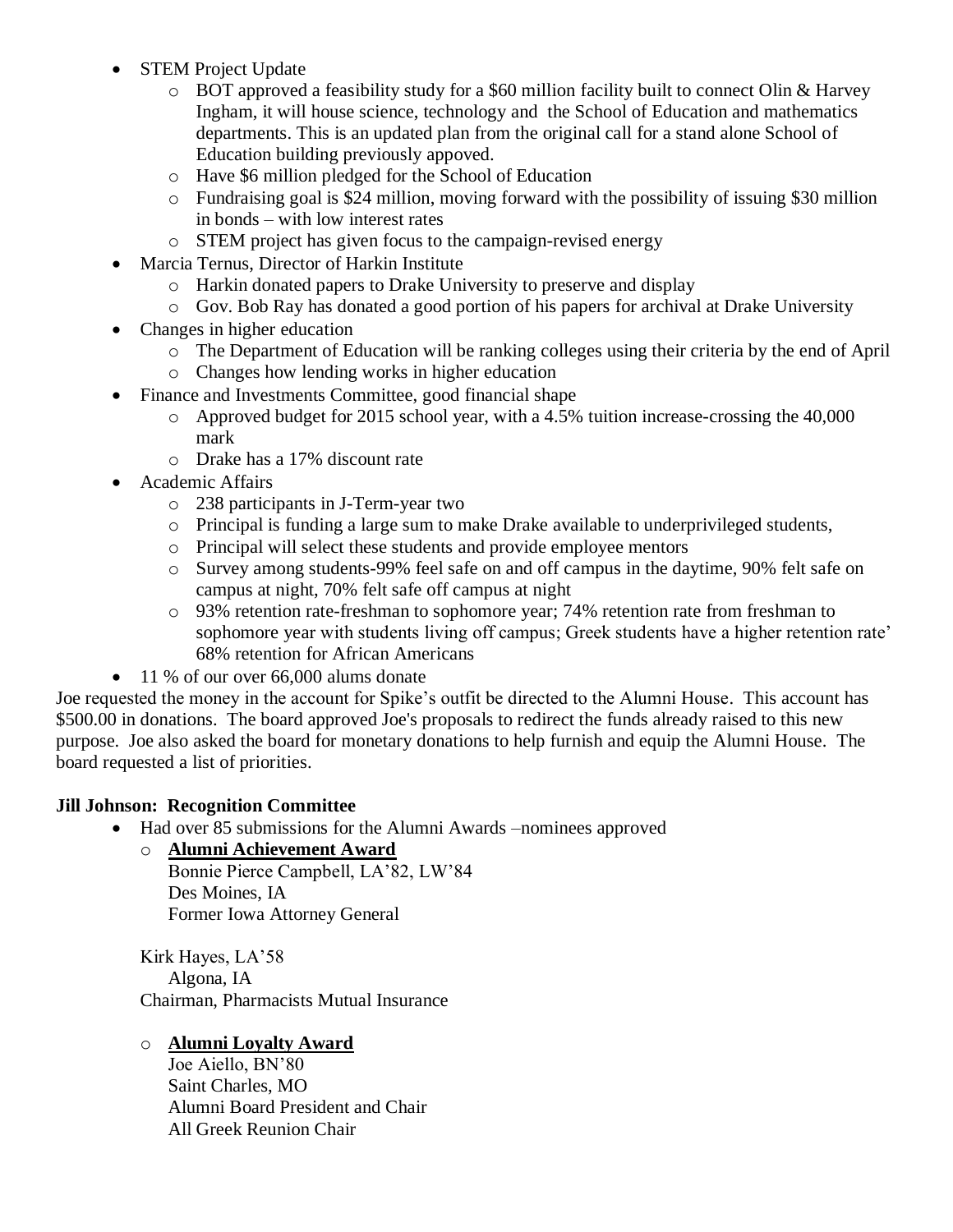Mike Mason, LA'68 Clarendon Hills, IL Former Alumni Board/PC Board Member Endowed Mason Scholarship

#### o **Young Alumni Achievement**

Felix Gallagher, PH'00 Des Moines, IA Pharmacy NAC Owner, Pharmserv Solutions

### o **Young Alumni Loyalty**

Kavilash Chawla, AS'98 River Falls, WI Serves on International Alumni Council Made major gift recently to support international initiatives Executive in Residence for two weeks in January 2014

### o **Distinguished Alumni**

Jack Ellis, PH'57 Lake Barrington, IL Retire, Abbott Laboratories Funded establishment of Ellis Pharmacogenomics Lab

### o **Community Service**

Cherry Renee Hardman, LA'83, GR'89 West Des Moines, IA Engaged in dozens of community boards and strong community advocate

- Looking for active alums as candidates for the National Alumni Board
	- o Need board to provide prospective names to Blake and Jill
- Recognition opportunities, share pertinent information of alums in your city

### **Philanthropy Committee: Janelle Holmes**

- DU Good Day
	- o DU Good Day 2014 is Saturday, September 27. In 2015, DU Good Day will be moved to coincide with Fall Break, likely Saturday, October 10, 2015.
- Philanthropy Committee Strategic Initiatives
	- o From the Small Group Discussion: "How do we define time, talent and treasure as it pertains to alumni at Drake University?"
	- o The Strategic Plan emphasis on alumni "participation" applies solely to giving. And yet, we know that engaging alumni with their time and talent is a means to an end of giving treasures. Yet the gift of time and the talent needs to be equally valued with a gift of treasure.
	- o From the Large Group Discussion: "What are the barriers to getting alumni involved in creating the culture of philanthropy?"
	- o A disconnect exists between the message of giving time, talent and treasure because the focus is solely on giving money. What is VALUED? Recognition and appreciation is only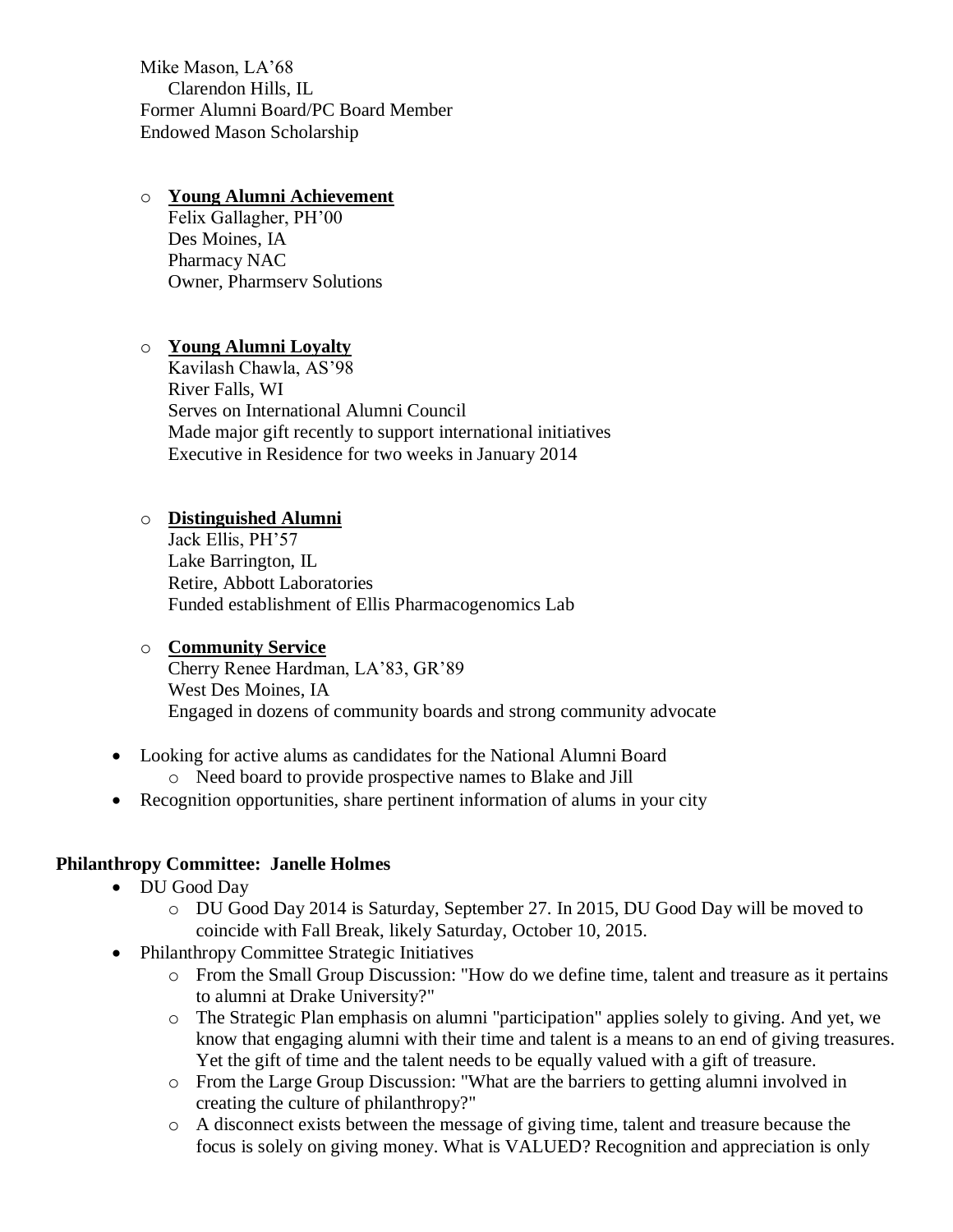for giving money. A culture shift is required to authentically cultivate and value time and talent contributions.

- o What do we believe we want philanthropy at Drake University to look like in three years, by 2017, as it pertains to alumni?
- o More of a culture of giving that acknowledges and appreciates all three equally: time, talent and treasure.
- STARTING POINT: Strategic Initiative #2
	- o The National Alumni Board and Office of Alumni Relations will pursue new opportunities to collaborate with campus partners, including students, faculty and staff to help communicate the benefits of a lifelong connection with Drake University through philanthropy (time, service and financial support).

### **Objectives**

- Drake University needs to take the initiative to more fully engage with the Des Moines community.
	- o Better promotion of what is already happening in this regard, as well as many more new initiatives at all levels.
- Compile and communicate opportunities for alumni to volunteer on campus
	- o Need for an "Outreach" staff person in the Alumni office solely focused on professional development and college/school relationships.
	- o Need for a portal on the Alumni web site listing University-wide volunteer opportunities
- Recognition of and appreciation for "participation"/giving of time and talent equal to the recognition and appreciate of giving treasures.
	- o Triage system for writing thank you notes. Utilize alumni volunteers to assist.
	- o Need for a portal on the Alumni web site for recognition of gifts of time and talent.
	- o Gifts of time and talent need to be tracked as an in-kind gift, the same as any other contribution.

Philanthropy Committee members will make themselves available to participate in meetings/committees (outside of scheduled Alumni Board meetings) in order to move forward on these objectives.

Scheduled conference calls on Thursday, February 20 at 3pm and Thursday, April 10 at 3pm to continue working prior to April meeting.

# **Programming Committee: Gary Zimmerman**

- Goal: Increase Programming by 30 percent
- Tactics to achieve goal
	- o Ashley will compile a list (and corresponding number) of programs executed nationally measured from June 2013 to May 2014
	- o The Programming Committee will review this list in May to establish the baseline number of programs
- Establish a list of Programming that will be counted in the future
	- o In order to measure the progress of achievement of the goal a list of existing programs will be created
	- o The obvious list right now is National Game Watch, Drake Me Out, DU Good Day and Special one-time events that both the RAB's and individual groups of interested alums conduct
- Create an "Idea List" for possible other programs for RAB's or other individuals to conduct. This list would be a catalyst for increased programming
- Programming Committee brainstorming ideas
	- o Live streaming Bucksbaum Lectures
	- o Social Event after DU Good Day
	- o Add a Drake Me Out event in New York
	- o Drake Farmers Market walking tour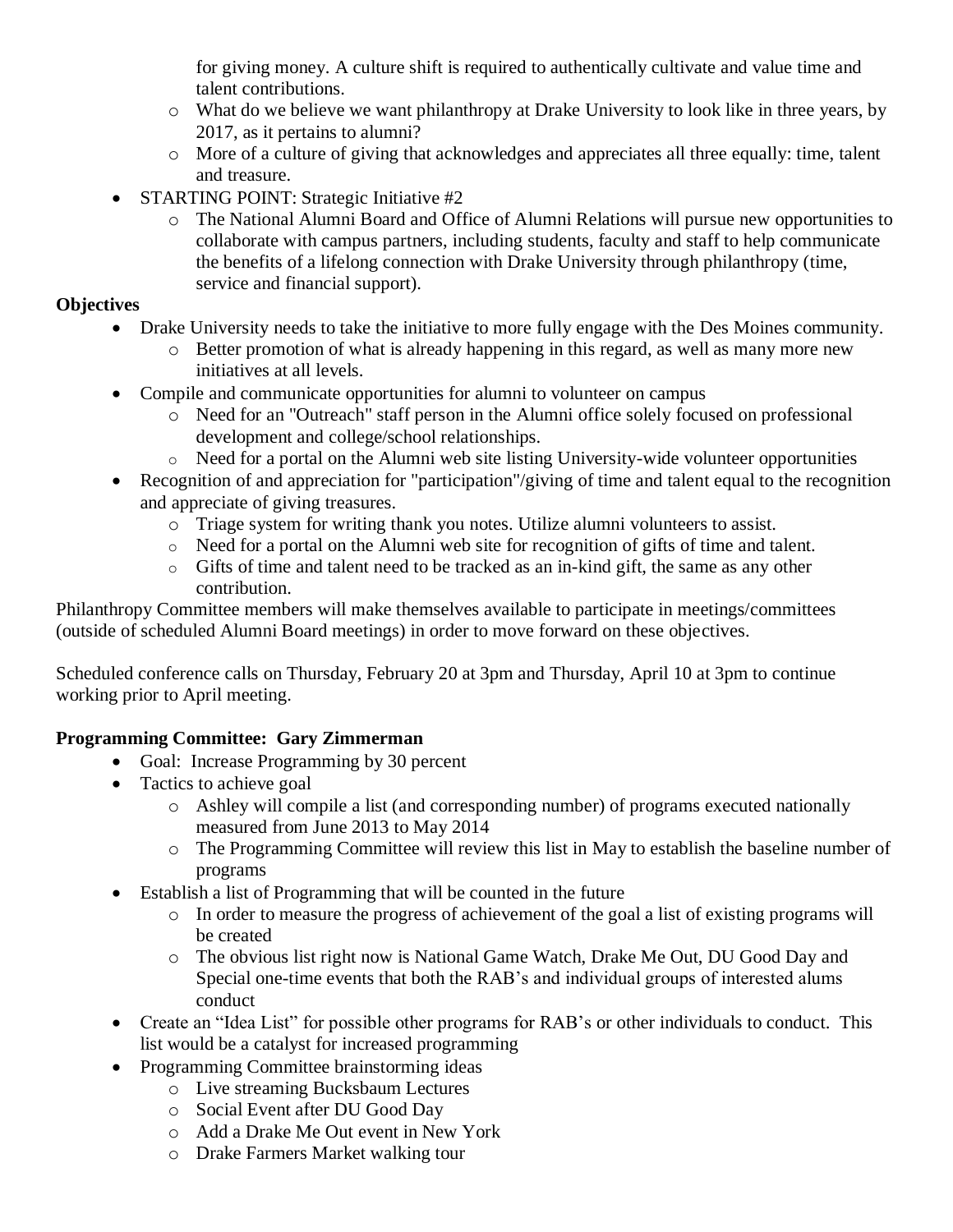- o Piggyback on the Corporate Roundtable event in Des Moines involving four CEOs
- o Jen Verlarde (Lille handbags company) in store event and address to alums
- o Professors coming to a city (American Cocktail culture speech)
- o Des Moines Magazine event that is held 4 times a year
- o Event related to groups of students traveling to a conference (example journalism trip to New York)
- o Celebration tour scheduled for 2014-2015
- o Event relating to Olympic Swim Trials in Omaha
- o On line event: virtual tour of Drake's campus
- o Drake Alums performing-example-Chris Colby, comedian/attorney in Omaha
- o On line event: Online book clubs
- o On line event: Young alums with cool/unusual jobs
- Ask the RAB's for their brainstorming ideas at future RAB meetings
- Programming Committee will review the entire list at the spring meeting and compile a first list of ideas

Next Meeting of the Programming Committee: Conference call at 7:30 pm eastern time (6:30 pm central) on Wednesday, April 2-Ashley will arrange

### **Student/Alumni Committee: Emily Abbas**

- Main focus-making Connections between students and alums-increase opportunities
	- o Have an alum at every SAA monthly meeting-give 5 minutes of your background
	- oFireside Chats in the Alumni House-partner with the colleges and schools when alumni speakers are in town and arrange for them to meet with students
- Athletics Events
	- oPartnering with other groups on campus
	- oBlue Crew
	- oTicket exchange
- Mentoring Match
	- oFollow up after Networking Events with students-have a meaningful relationship with
- Mailing postcard to 3,500 alums out 5 years or less-saying "We Miss You"
	- o Keep in touch with Drake-update your information
	- o Video created for alums out 10 years or less and will be emailed-shows Spike looking for students and campus is empty-"Drake hasn't been the same since you left"
- Engage young alums on Saturday of relays @ Alumni House
- Young Alum group of 30 formed in Des Moines
- Engage students on campus in an electronic way and connect them to various alumni events in other cities
- Philanthropy @ Drake University
	- o Goal is 14% this year-asking a minimum of \$500
	- oShare stories with alums via social media
	- o Alums share they made a gift to Drake via social media
	- oShare philanthropy story by weaving into the website for potential students
	- oTake SAA leader along to distinctlyDrake events
- Technology
	- o To include students and alumni in regional events. For example, David is going to set up an event in Southern California with an LA Times columnist and invite alumni and students from across the nation to attend via a Google hangout.

# **Networking Committee: Chris McDonnell**

- Ways to Engage people in individual regions with RAB's
	- o Serve the needs of the volunteers-keep them as repeated volunteers